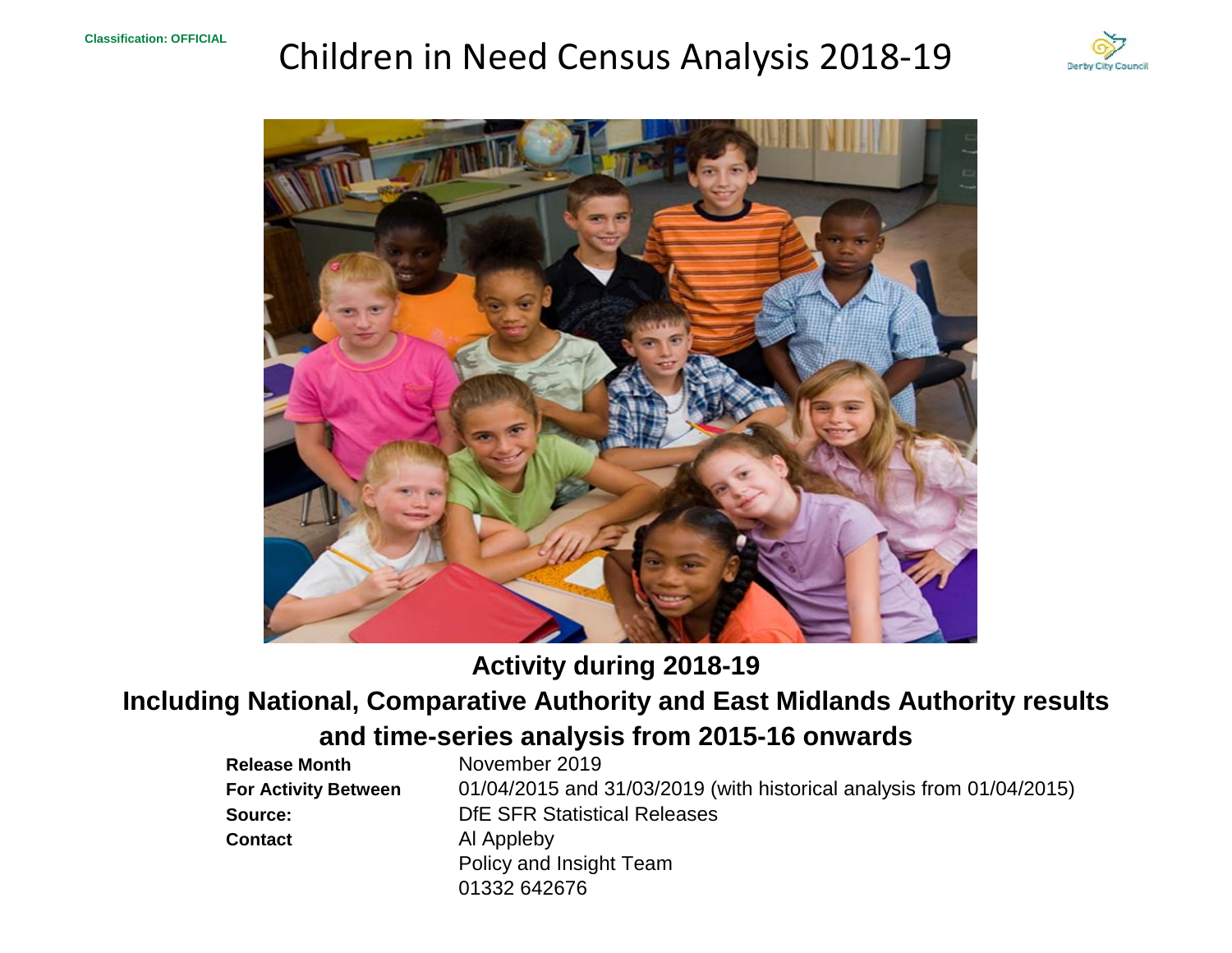

| <b>Contents</b> |                                                                                                                                                           |  |  |  |  |  |  |  |  |  |  |
|-----------------|-----------------------------------------------------------------------------------------------------------------------------------------------------------|--|--|--|--|--|--|--|--|--|--|
|                 |                                                                                                                                                           |  |  |  |  |  |  |  |  |  |  |
|                 | <b>CIN counts and rates</b>                                                                                                                               |  |  |  |  |  |  |  |  |  |  |
| Page 3          | All children in need throughout the year, children starting, ending and at 31 March 2019, and rates per 10,000 children - Comparator Authority Analysis   |  |  |  |  |  |  |  |  |  |  |
| Page            | All children in need throughout the year, children starting, ending and at 31 March 2019, and rates per 10,000 children - East Midlands Regional Analysis |  |  |  |  |  |  |  |  |  |  |
|                 | <b>CIN trends - counts and rates</b>                                                                                                                      |  |  |  |  |  |  |  |  |  |  |
| Page 5          | All children in need throughout the 12 months of 2018-19 and Numbers and Rate per 10,000 at 31 March 2019 - Comparator Authority Analysis                 |  |  |  |  |  |  |  |  |  |  |
| Page 6          | All children in need throughout the 12 months of 2018-19 and Numbers and Rate per 10,000 at 31 March 2019 - East Midlands Analysis                        |  |  |  |  |  |  |  |  |  |  |
| Page 7          | All children in need throughout the 12 months: Numbers and Rates per 10,000 at year end (31 March) - Comparator Authority Analysis                        |  |  |  |  |  |  |  |  |  |  |
|                 | Page 8 All children in need throughout the 12 months: Numbers and Rates per 10,000 at year end (31 March) - East Midlands Analysis                        |  |  |  |  |  |  |  |  |  |  |
|                 | CIN disability, case duration, primary needs and reasons for closure                                                                                      |  |  |  |  |  |  |  |  |  |  |
| Page 9          | Children in need at 31 March 2019 by disability - Comparator Authority Analysis                                                                           |  |  |  |  |  |  |  |  |  |  |
|                 | <b>Page 10</b> Children in need at 31 March 2019 by duration of open case - Comparator Authority Analysis                                                 |  |  |  |  |  |  |  |  |  |  |
|                 | Page 11 Children in need at 31 March 2019 by primary need at assessment - Comparator Authority Analysis                                                   |  |  |  |  |  |  |  |  |  |  |
|                 | Page 12 Children's episodes ceasing to be in need in the year ending 31 March 2019, by duration of episode of need - Comparator Authority Analysis        |  |  |  |  |  |  |  |  |  |  |
|                 | Page 13 Children's episodes ceasing to be in need in the year ending 31 March 2019 by reason for case closure - Comparator Authority Analysis             |  |  |  |  |  |  |  |  |  |  |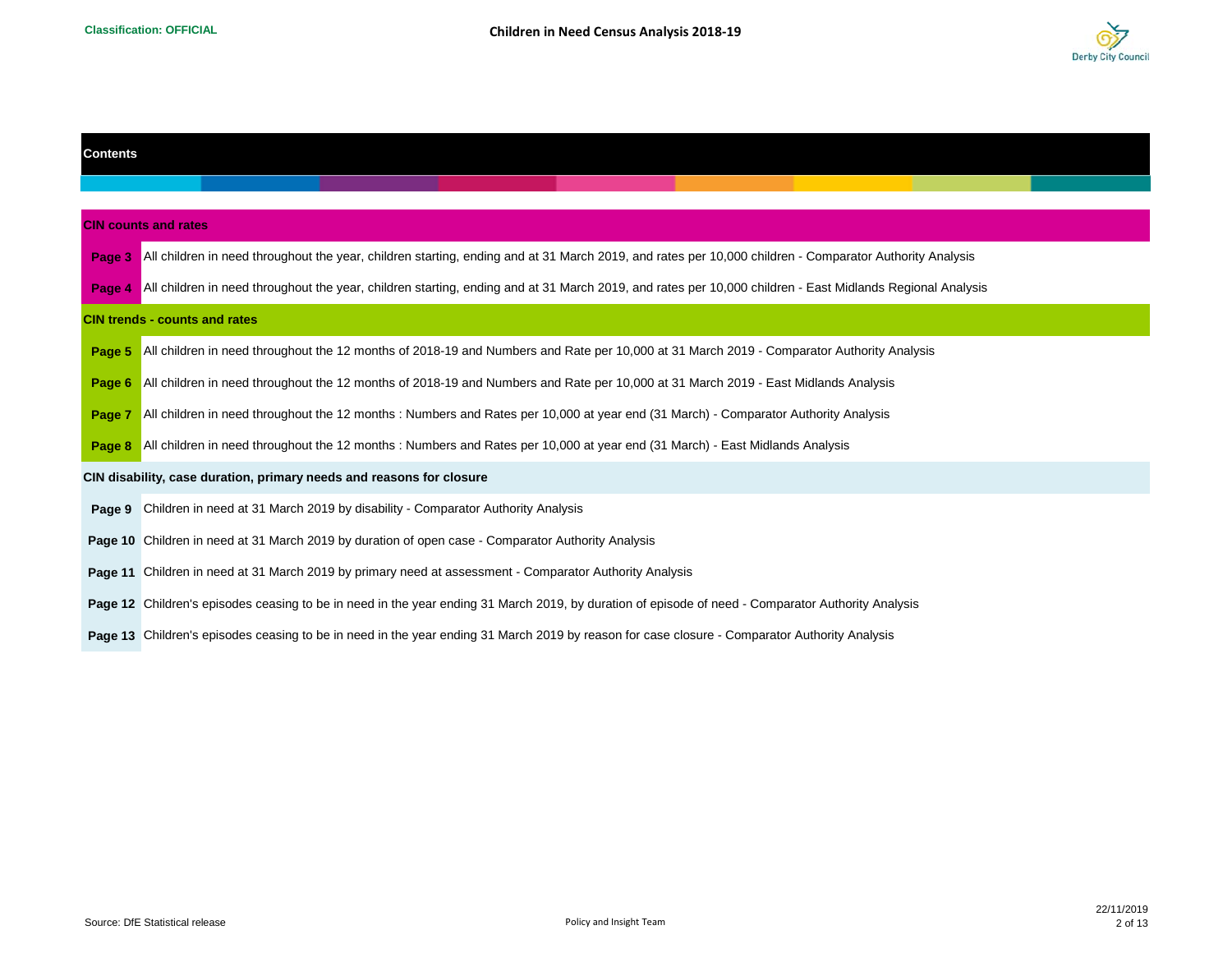

**All children in need throughout the year, children starting, ending and at 31 March 2019, and rates per 10,000 children - Comparator Authority Analysis**

|                                       | Throughout 2018-19 |                                                                       |                                                                    | <b>Starting</b>                                                                    |                                                                  | <b>Ending</b>                                                                    |                                                | <b>Year End</b>                                                           |
|---------------------------------------|--------------------|-----------------------------------------------------------------------|--------------------------------------------------------------------|------------------------------------------------------------------------------------|------------------------------------------------------------------|----------------------------------------------------------------------------------|------------------------------------------------|---------------------------------------------------------------------------|
| <b>Comparator Authorities</b>         | <b>Number</b>      | Rate of<br>children in<br>need<br>throughout<br>2018-19 per<br>10,000 | <b>Children</b><br>starting an<br>episode of<br>need in<br>2018-19 | Rate of<br>children<br>starting an<br>episode of<br>need in 2018-<br>19 per 10,000 | <b>Children</b><br>ending an<br>episode of<br>need in<br>2018-19 | Rate of<br>children<br>ending an<br>episode of<br>need in 2018-<br>19 per 10,000 | Children in<br>need at 31<br><b>March 2019</b> | Rate of<br>children in<br>need at 31<br>March 2019 per<br>10,000 children |
| <b>Bolton</b>                         | 4111               | 607.5                                                                 | 2294                                                               | 339.0                                                                              | 1932                                                             | 285.5                                                                            | 2358                                           | 348.5                                                                     |
| Coventry                              | 6266               | 793.2                                                                 | 3472                                                               | 439.5                                                                              | 3293                                                             | 416.9                                                                            | 3284                                           | 415.7                                                                     |
| <b>Derby</b>                          | 4421               | 738.1                                                                 | 2136                                                               | 356.6                                                                              | 1695                                                             | 283.0                                                                            | 2922                                           | 487.8                                                                     |
| Dudley                                | 5557               | 802.3                                                                 | 3435                                                               | 495.9                                                                              | 3267                                                             | 471.7                                                                            | 2699                                           | 389.7                                                                     |
| <b>Kirklees</b>                       | 4692               | 468.4                                                                 | 2630                                                               | 262.5                                                                              | 2480                                                             | 247.6                                                                            | 2455                                           | 245.1                                                                     |
| Leeds                                 | 8624               | 512.8                                                                 | 4090                                                               | 243.2                                                                              | 3520                                                             | 209.3                                                                            | 5472                                           | 325.4                                                                     |
| Medway                                | 3923               | 609.2                                                                 | 2279                                                               | 353.9                                                                              | 1647                                                             | 255.8                                                                            | 2417                                           | 375.4                                                                     |
| Peterborough                          | 3197               | 625.2                                                                 | 1844                                                               | 360.6                                                                              | 1494                                                             | 292.2                                                                            | 1856                                           | 362.9                                                                     |
| Sheffield                             | 6664               | 567.2                                                                 | 3614                                                               | 307.6                                                                              | 3295                                                             | 280.4                                                                            | 3727                                           | 317.2                                                                     |
| <b>Telford and Wrekin</b>             | 2641               | 650.2                                                                 | 1479                                                               | 364.1                                                                              | 1163                                                             | 286.3                                                                            | 1597                                           | 393.2                                                                     |
| Walsall                               | 4905               | 719.7                                                                 | 2661                                                               | 390.4                                                                              | 2105                                                             | 308.8                                                                            | 3004                                           | 440.7                                                                     |
| <b>Comparator Authorities Average</b> | 5000               | 644.9                                                                 | 2721                                                               | 355.8                                                                              | 2354                                                             | 303.4                                                                            | 2890                                           | 372.9                                                                     |
| <b>East Midlands Region (Totals)</b>  | 52350              | 525.4                                                                 | 28530                                                              | 286.3                                                                              | 24840                                                            | 249.3                                                                            | 29930                                          | 300.4                                                                     |
| <b>National</b>                       | 708840             | 592.9                                                                 | 381920                                                             | 319.5                                                                              | 342960                                                           | 286.9                                                                            | 399510                                         | 334.2                                                                     |

## **Notes**

1. Figures have been calculated using data collected by the Department for Education (DfE) in the Children in Need (CIN) census. A child in need is one who has been referred to children's social care services, and who has been assessed to be in need of social care services. A child can have more than one episode of need throughout the year but episodes should not overlap.

2. These statistics include episodes where the child is awaiting assessment at 31 March and those that do not require an assessment; this may include cases where the child has transferred in to the local authority and an assessment has already been completed, family court related work, adoption support, short breaks, cancelled episodes and other reasons. The statistics are included to give an understanding of the overall CIN population and are not intended to be used as a measure of local authority performance.

## **Rounding and Suppression:**

Any number between 1 and 5 inclusive has been suppressed and replaced by c. England and regional totals are rounded to the nearest 10 therefore sub totals may not sum to totals. Rates are rounded to one decimal place.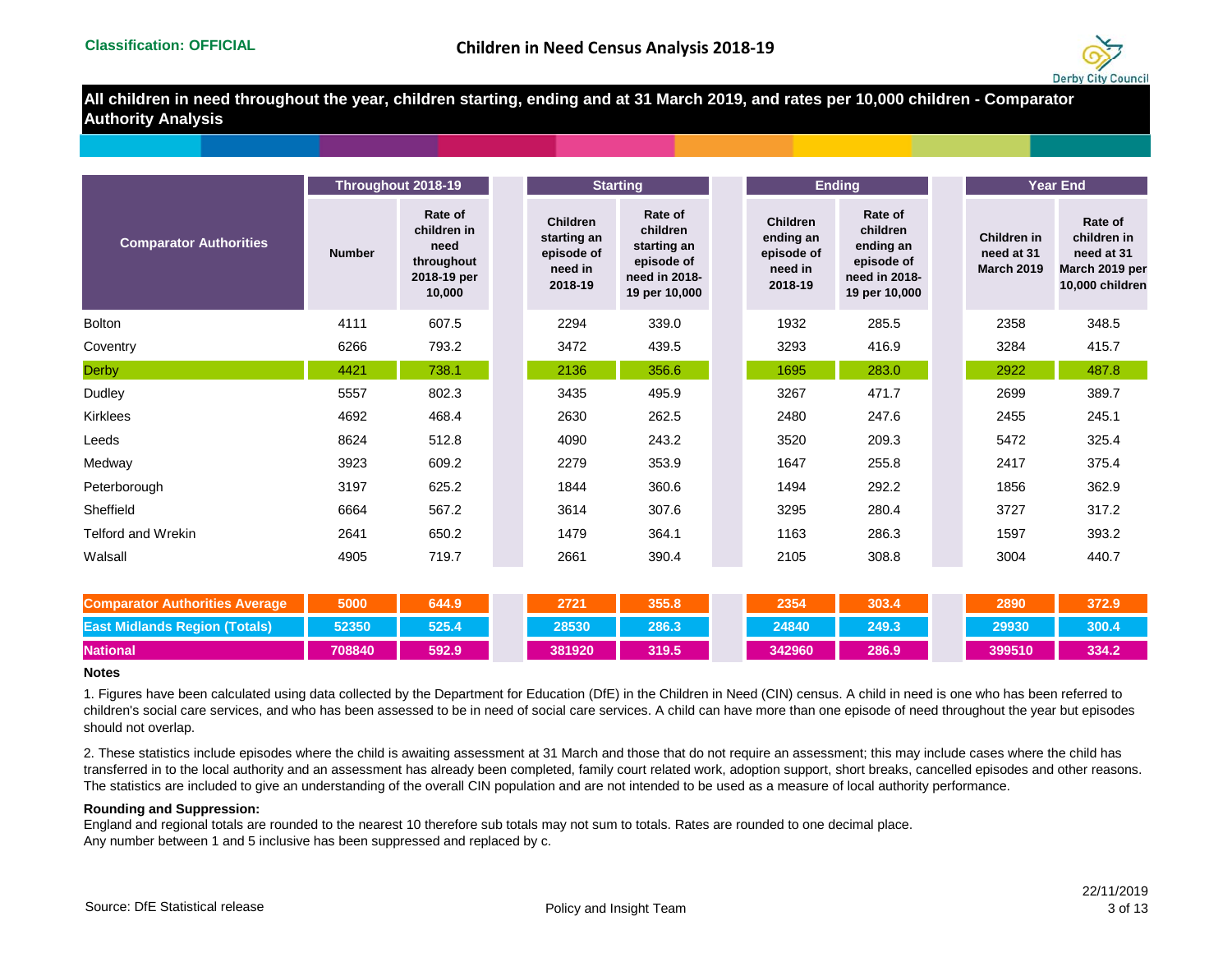

**All children in need throughout the year, children starting, ending and at 31 March 2019, and rates per 10,000 children - East Midlands Regional Analysis**

|                                      | Throughout 2018-19 |                                                                       |                                                                    | <b>Starting</b>                                                                    |                                                                  | <b>Ending</b>                                                                    |                                                | <b>Year End</b>                                                           |
|--------------------------------------|--------------------|-----------------------------------------------------------------------|--------------------------------------------------------------------|------------------------------------------------------------------------------------|------------------------------------------------------------------|----------------------------------------------------------------------------------|------------------------------------------------|---------------------------------------------------------------------------|
| <b>Comparator Authorities</b>        | <b>Number</b>      | Rate of<br>children in<br>need<br>throughout<br>2018-19 per<br>10,000 | <b>Children</b><br>starting an<br>episode of<br>need in<br>2018-19 | Rate of<br>children<br>starting an<br>episode of<br>need in 2018-<br>19 per 10,000 | <b>Children</b><br>ending an<br>episode of<br>need in<br>2018-19 | Rate of<br>children<br>ending an<br>episode of<br>need in 2018-<br>19 per 10,000 | Children in<br>need at 31<br><b>March 2019</b> | Rate of<br>children in<br>need at 31<br>March 2019 per<br>10,000 children |
| <b>Derby</b>                         | 4421               | 738.1                                                                 | 2136                                                               | 356.6                                                                              | 1695                                                             | 283.0                                                                            | 2922                                           | 487.8                                                                     |
| Derbyshire                           | 10090              | 658.3                                                                 | 6147                                                               | 401.1                                                                              | 5191                                                             | 338.7                                                                            | 5691                                           | 371.3                                                                     |
| Leicester                            | 3611               | 429.9                                                                 | 1319                                                               | 157.0                                                                              | 1712                                                             | 203.8                                                                            | 1971                                           | 234.7                                                                     |
| Leicestershire                       | 5093               | 363.0                                                                 | 2813                                                               | 200.5                                                                              | 2341                                                             | 166.8                                                                            | 2931                                           | 208.9                                                                     |
| Lincolnshire                         | 6212               | 426.5                                                                 | 3457                                                               | 237.4                                                                              | 2895                                                             | 198.8                                                                            | 3556                                           | 244.2                                                                     |
| Northamptonshire                     | 8492               | 498.8                                                                 | 4225                                                               | 248.2                                                                              | 4114                                                             | 241.7                                                                            | 4693                                           | 275.7                                                                     |
| Nottingham                           | 6128               | 892.6                                                                 | 3630                                                               | 528.8                                                                              | 3267                                                             | 475.9                                                                            | 3228                                           | 470.2                                                                     |
| Nottinghamshire                      | 7920               | 475.6                                                                 | 4572                                                               | 274.5                                                                              | 3441                                                             | 206.6                                                                            | 4712                                           | 282.9                                                                     |
| Rutland                              | 384                | 491.9                                                                 | 229                                                                | 293.3                                                                              | 181                                                              | 231.8                                                                            | 228                                            | 292.0                                                                     |
|                                      |                    |                                                                       |                                                                    |                                                                                    |                                                                  |                                                                                  |                                                |                                                                           |
| <b>East Midlands Region (Totals)</b> | 52350              | 525.4                                                                 | 28530                                                              | 286.3                                                                              | 24840                                                            | 249.3                                                                            | 29930                                          | 300.4                                                                     |
| <b>National</b>                      | 708840             | 592.9                                                                 | 381920                                                             | 319.5                                                                              | 342960                                                           | 286.9                                                                            | 399510                                         | 334.2                                                                     |

## **Notes**

1. Figures have been calculated using data collected by the Department for Education (DfE) in the Children in Need (CIN) census. A child in need is one who has been referred to children's social care services, and who has been assessed to be in need of social care services. A child can have more than one episode of need throughout the year but episodes should not overlap.

2. These statistics include episodes where the child is awaiting assessment at 31 March and those that do not require an assessment; this may include cases where the child has transferred in to the local authority and an assessment has already been completed, family court related work, adoption support, short breaks, cancelled episodes and other reasons. The statistics are included to give an understanding of the overall CIN population and are not intended to be used as a measure of local authority performance.

## **Rounding and Suppression:**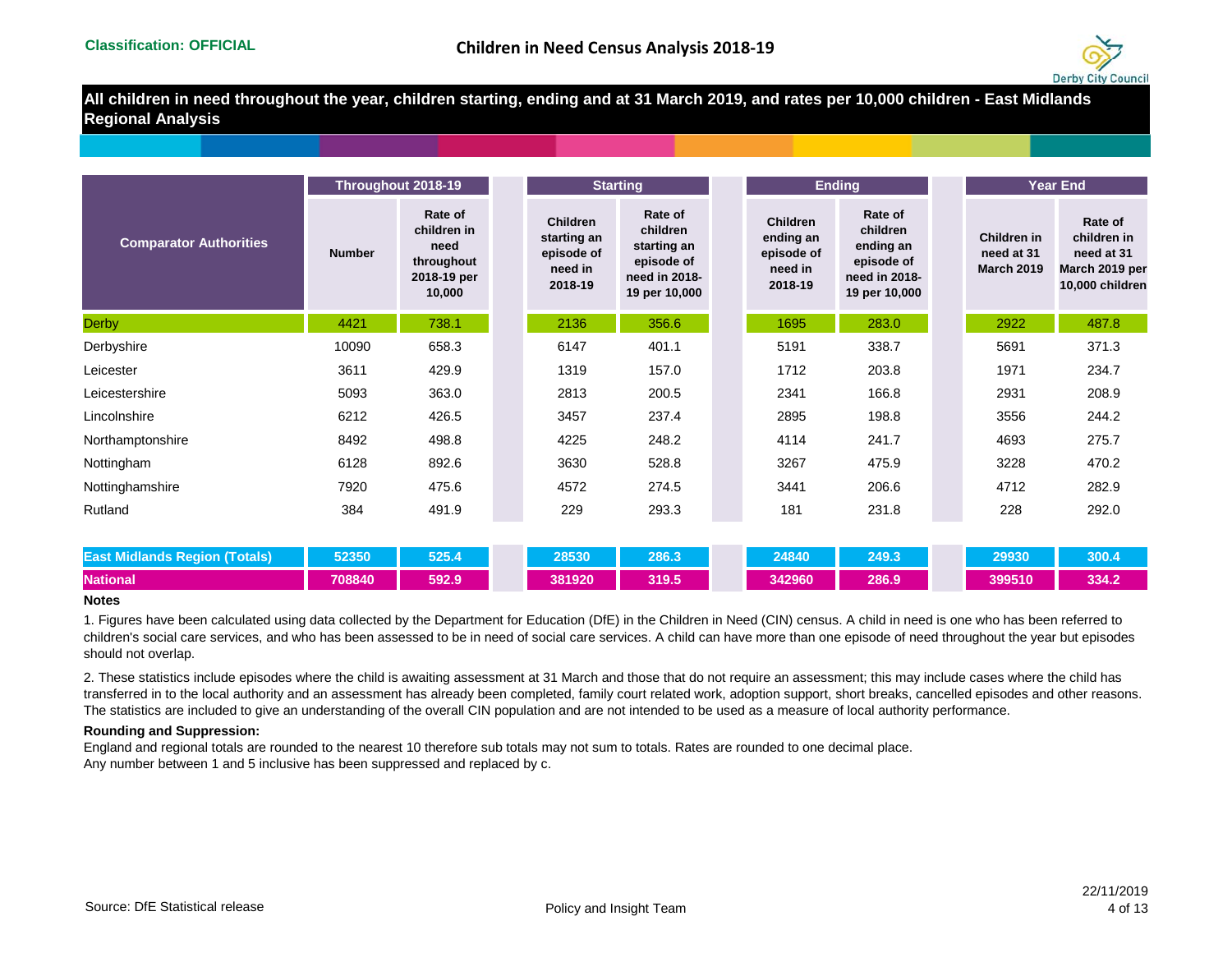

**All children in need throughout the 12 months of 2018-19 and Numbers and Rate per 10,000 at 31 March 2019 - Comparator Authority Analysis**

| <b>Comparator Authorities</b> | All children in<br>need between 1<br><b>April 2018 and 31</b><br><b>March 2019</b> | Number at 31<br><b>March 2019</b> | Rate per 10,000<br>children at 31<br><b>March 2019</b> |
|-------------------------------|------------------------------------------------------------------------------------|-----------------------------------|--------------------------------------------------------|
| <b>Bolton</b>                 | 4111                                                                               | 2358                              | 348.5                                                  |
| Coventry                      | 6266                                                                               | 3284                              | 415.7                                                  |
| <b>Derby</b>                  | 4421                                                                               | 2922                              | 487.8                                                  |
| Dudley                        | 5557                                                                               | 2699                              | 389.7                                                  |
| <b>Kirklees</b>               | 4692                                                                               | 2455                              | 245.1                                                  |
| Leeds                         | 8624                                                                               | 5472                              | 325.4                                                  |
| Medway                        | 3923                                                                               | 2417                              | 375.4                                                  |
| Peterborough                  | 3197                                                                               | 1856                              | 362.9                                                  |
| Sheffield                     | 6664                                                                               | 3727                              | 317.2                                                  |
| <b>Telford and Wrekin</b>     | 2641                                                                               | 1597                              | 393.2                                                  |
| Walsall                       | 4905                                                                               | 3004                              | 440.7                                                  |

| <b>Comparator Authorities Average</b> | 5000   | 2890   | 372.9 |  |  |
|---------------------------------------|--------|--------|-------|--|--|
| <b>East Midlands Region (Totals)</b>  | 52350  | 29930  | 300.4 |  |  |
| <b>National</b>                       | 708840 | 399510 | 334.2 |  |  |



#### **Notes**

1. Figures have been calculated using data collected by the Department for Education (DfE) in the Children in Need (CIN) census. A child in need is one who has been referred to children's social care services, and who has been assessed to be in need of social care services. A child can have more than one episode of need throughout the year but episodes should not overlap.

2. These statistics include episodes where the child is awaiting assessment at 31 March and those that do not require an assessment; this may include cases where the child has transferred in to the local authority and an assessment has already been completed, family court related work, adoption support, short breaks, cancelled episodes and other reasons. The statistics are included to give an understanding of the overall CIN population and are not intended to be used as a measure of local authority performance.

#### **Rounding and Suppression:**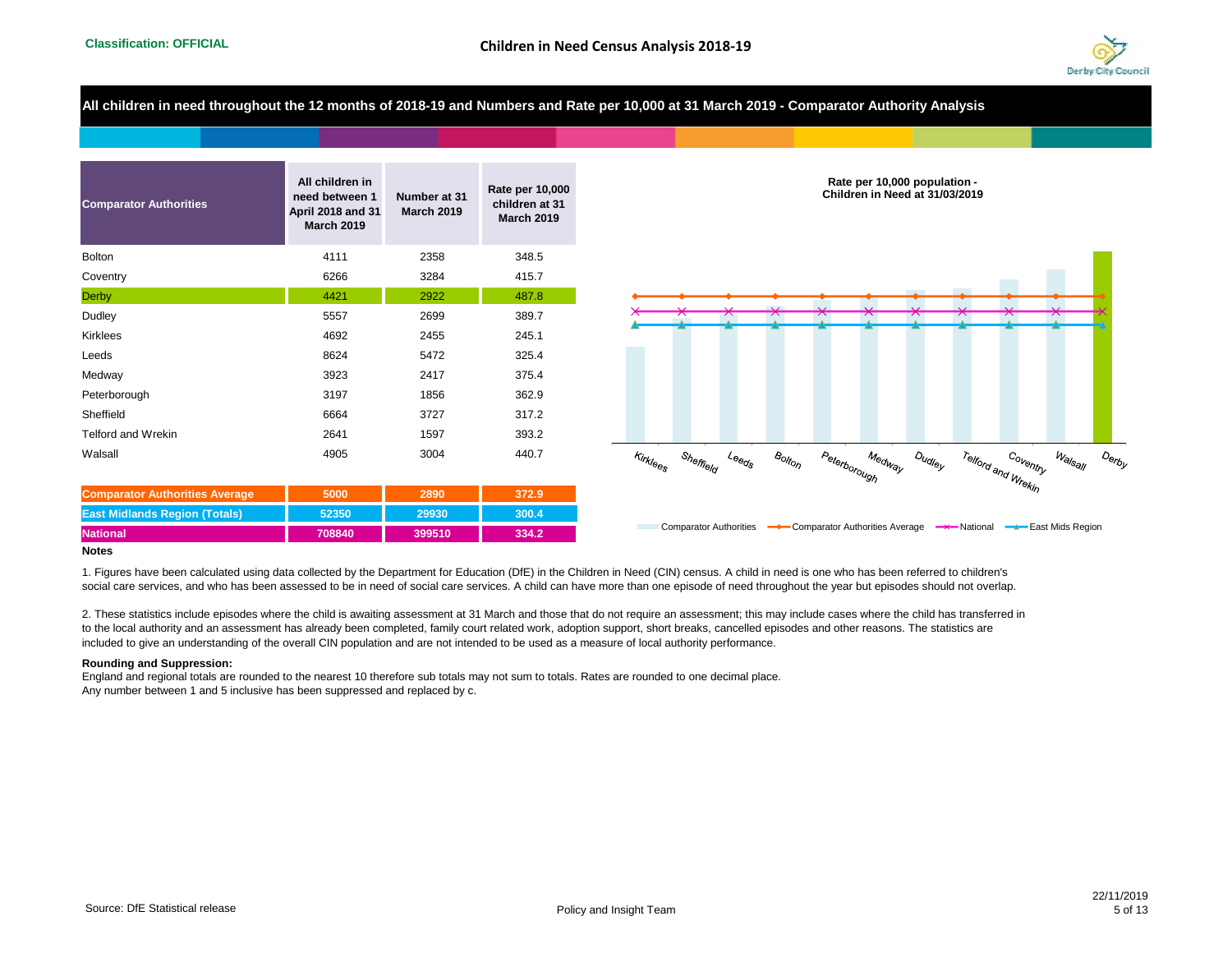

## **All children in need throughout the 12 months of 2018-19 and Numbers and Rate per 10,000 at 31 March 2019 - East Midlands Analysis**

| <b>Comparator Authorities</b>        | All children in<br>need between 1<br><b>April 2018 and 31</b><br><b>March 2019</b> | Number at 31<br><b>March 2019</b> | Rate per 10,000<br>children at 31<br><b>March 2019</b> |
|--------------------------------------|------------------------------------------------------------------------------------|-----------------------------------|--------------------------------------------------------|
| <b>Derby</b>                         | 4421                                                                               | 2922                              | 487.8                                                  |
| Derbyshire                           | 10090                                                                              | 5691                              | 371.3                                                  |
| Leicester                            | 3611                                                                               | 1971                              | 234.7                                                  |
| Leicestershire                       | 5093                                                                               | 2931                              | 208.9                                                  |
| Lincolnshire                         | 6212                                                                               | 3556                              | 244.2                                                  |
| Northamptonshire                     | 8492                                                                               | 4693                              | 275.7                                                  |
| Nottingham                           | 6128                                                                               | 3228                              | 470.2                                                  |
| Nottinghamshire                      | 7920                                                                               | 4712                              | 282.9                                                  |
| Rutland                              | 384                                                                                | 228                               | 292.0                                                  |
| <b>East Midlands Region (Totals)</b> | 52350                                                                              | 29930                             | 300.4                                                  |

**National 708840 399510 334.2**



#### **Notes**

1. Figures have been calculated using data collected by the Department for Education (DfE) in the Children in Need (CIN) census. A child in need is one who has been referred to children's social care services, and who has been assessed to be in need of social care services. A child can have more than one episode of need throughout the year but episodes should not overlap.

2. These statistics include episodes where the child is awaiting assessment at 31 March and those that do not require an assessment; this may include cases where the child has transferred in to the local authority and an assessment has already been completed, family court related work, adoption support, short breaks, cancelled episodes and other reasons. The statistics are included to give an understanding of the overall CIN population and are not intended to be used as a measure of local authority performance.

#### **Rounding and Suppression:**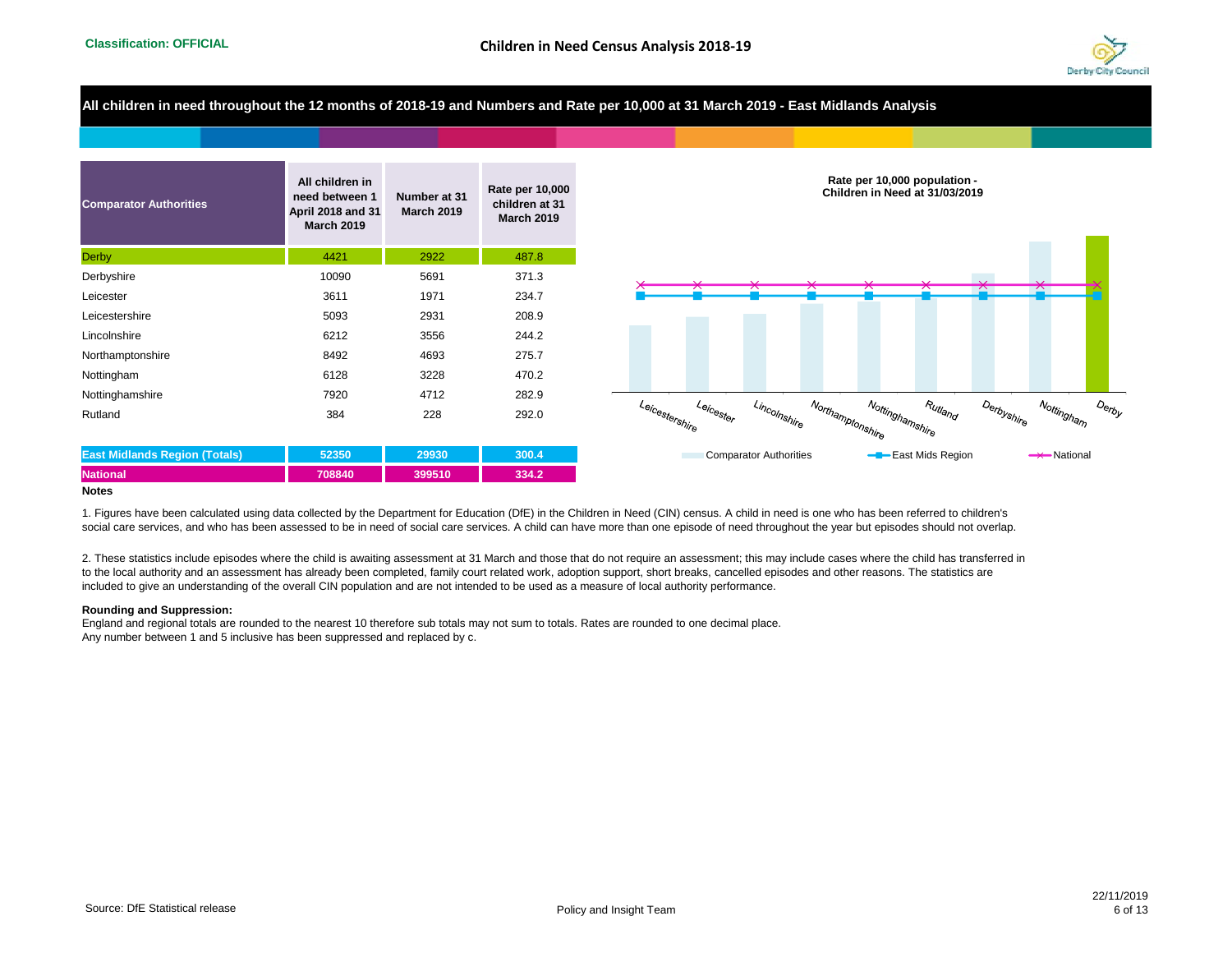334.2



## **All children in need throughout the 12 months : Numbers and Rates per 10,000 at year end (31 March) - Comparator Authority Analysis**

|                                       |                                   | 2015-16                                                   |                                   | 2016-17                                                   |                                   | 2017-18                                                   | 2018-19                           |                                                           |  |
|---------------------------------------|-----------------------------------|-----------------------------------------------------------|-----------------------------------|-----------------------------------------------------------|-----------------------------------|-----------------------------------------------------------|-----------------------------------|-----------------------------------------------------------|--|
| <b>Comparator Authorities</b>         | Number at 31<br><b>March 2016</b> | Rate per<br>10,000<br>children at 31<br><b>March 2016</b> | Number at 31<br><b>March 2017</b> | Rate per<br>10.000<br>children at 31<br><b>March 2017</b> | Number at 31<br><b>March 2018</b> | Rate per<br>10,000<br>children at 31<br><b>March 2018</b> | Number at 31<br><b>March 2019</b> | Rate per<br>10,000<br>children at 31<br><b>March 2019</b> |  |
| <b>Bolton</b>                         | 2554                              | 384.8                                                     | 2332                              | 348.5                                                     | 2173                              | 322.2                                                     | 2358                              | 348.5                                                     |  |
| Coventry                              | 3618                              | 481.9                                                     | 3574                              | 467.5                                                     | 3586                              | 462.2                                                     | 3284                              | 415.7                                                     |  |
| Derby                                 | 2342                              | 397.9                                                     | 2742                              | 461.6                                                     | 2836                              | 475.3                                                     | 2922                              | 487.8                                                     |  |
| Dudley                                | 3329                              | 489.7                                                     | 2551                              | 374.5                                                     | 2715                              | 394.6                                                     | 2699                              | 389.7                                                     |  |
| <b>Kirklees</b>                       | 2524                              | 255.5                                                     | 3227                              | 325.3                                                     | 2462                              | 246.7                                                     | 2455                              | 245.1                                                     |  |
| Leeds                                 | 5711                              | 351.2                                                     | 6083                              | 369.1                                                     | 5896                              | 354.6                                                     | 5472                              | 325.4                                                     |  |
| Medway                                | 2618                              | 414.4                                                     | 1776                              | 278.8                                                     | 1945                              | 304.2                                                     | 2417                              | 375.4                                                     |  |
| Peterborough                          | 1770                              | 371.0                                                     | 1773                              | 362.0                                                     | 1651                              | 330.1                                                     | 1856                              | 362.9                                                     |  |
| Sheffield                             | 4176                              | 360.5                                                     | 4312                              | 370.8                                                     | 3653                              | 313.0                                                     | 3727                              | 317.2                                                     |  |
| <b>Telford and Wrekin</b>             | 1261                              | 322.3                                                     | 1519                              | 386.0                                                     | 1379                              | 343.5                                                     | 1597                              | 393.2                                                     |  |
| Walsall                               | 2662                              | 408.9                                                     | 2591                              | 391.7                                                     | 2715                              | 404.0                                                     | 3004                              | 440.7                                                     |  |
| <b>Comparator Authorities Average</b> | 2960                              | 385.3                                                     | 2953                              | 376.0                                                     | 2819                              | 359.1                                                     | 2890                              | 372.9                                                     |  |

**East Midlands Region (Totals) 29100 299.5 30370 309.7 29580 299.2 29930 300.4 National 394400 337.7 389430 330.4 404710 341.0 399510 334.2**

**Rate per 10,000 population - Children in Need - Trends**



#### **Notes**

1. Figures have been calculated using data collected by the Department for Education (DfE) in the Children in Need (CIN) census. A child in need is one who has been referred to children's social care services, and who has been assessed to be in need of social care services. A child can have more than one episode of need throughout the year but episodes should not overlap.

2. These statistics include episodes where the child is awaiting assessment at 31 March and those that do not require an assessment; this may include cases where the child has transferred in to the local authority and an assessment has already been completed, family court related work, adoption support, short breaks, cancelled episodes and other reasons. The statistics are included to give an understanding of the overall CIN population and are not intended to be used as a measure of local authority performance.

#### **Rounding and Suppression:**

England and regional totals are rounded to the nearest 10 therefore sub totals may not sum to totals. Rates are rounded to one decimal place.

Any number between 1 and 5 inclusive has been suppressed and replaced by c.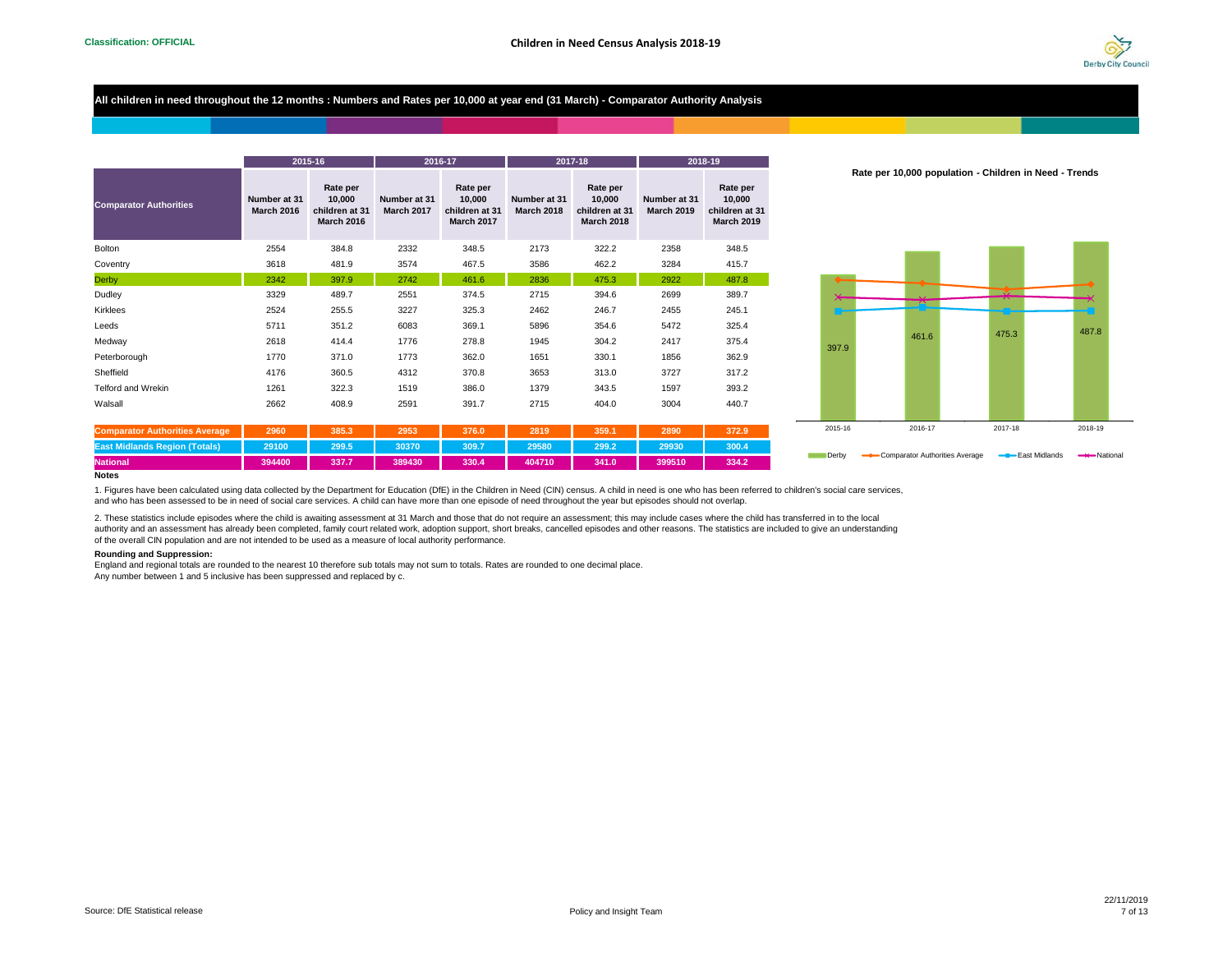

## **All children in need throughout the 12 months : Numbers and Rates per 10,000 at year end (31 March) - East Midlands Analysis**

|                                      |                            | 2015-16                                                   |                            | 2016-17                                                   |                                   | 2017-18                                                   | 2018-19                           |                                                           |  |
|--------------------------------------|----------------------------|-----------------------------------------------------------|----------------------------|-----------------------------------------------------------|-----------------------------------|-----------------------------------------------------------|-----------------------------------|-----------------------------------------------------------|--|
| <b>Comparator Authorities</b>        | Number at 31<br>March 2016 | Rate per<br>10.000<br>children at 31<br><b>March 2016</b> | Number at 31<br>March 2017 | Rate per<br>10.000<br>children at 31<br><b>March 2017</b> | Number at 31<br><b>March 2018</b> | Rate per<br>10.000<br>children at 31<br><b>March 2018</b> | Number at 31<br><b>March 2019</b> | Rate per<br>10.000<br>children at 31<br><b>March 2019</b> |  |
| <b>Derby</b>                         | 2342                       | 397.9                                                     | 2742                       | 461.6                                                     | 2836                              | 475.3                                                     | 2922                              | 487.8                                                     |  |
| Derbyshire                           | 4874                       | 317.8                                                     | 5148                       | 336.5                                                     | 5429                              | 354.6                                                     | 5691                              | 371.3                                                     |  |
| Leicester                            | 2638                       | 322.2                                                     | 2255                       | 270.8                                                     | 2562                              | 305.8                                                     | 1971                              | 234.7                                                     |  |
| Leicestershire                       | 2266                       | 167.0                                                     | 3041                       | 222.1                                                     | 2128                              | 153.7                                                     | 2931                              | 208.9                                                     |  |
| Lincolnshire                         | 3170                       | 222.9                                                     | 4293                       | 298.8                                                     | 3449                              | 238.4                                                     | 3556                              | 244.2                                                     |  |
| Northamptonshire                     | 5531                       | 340.1                                                     | 5091                       | 308.2                                                     | 5430                              | 323.3                                                     | 4693                              | 275.7                                                     |  |
| Nottingham                           | 3608                       | 547.2                                                     | 3239                       | 482.5                                                     | 3018                              | 444.2                                                     | 3228                              | 470.2                                                     |  |
| Nottinghamshire                      | 4409                       | 270.0                                                     | 4319                       | 263.2                                                     | 4500                              | 271.9                                                     | 4712                              | 282.9                                                     |  |
| Rutland                              | 260                        | 337.0                                                     | 240                        | 310.4                                                     | 232                               | 298.8                                                     | 228                               | 292.0                                                     |  |
|                                      |                            |                                                           |                            |                                                           |                                   |                                                           |                                   |                                                           |  |
| <b>East Midlands Region (Totals)</b> | 29100                      | 299.5                                                     | 30370                      | 309.7                                                     | 29580                             | 299.2                                                     | 29930                             | 300.4                                                     |  |
| <b>National</b>                      | 394400                     | 337.7                                                     | 389430                     | 330.4                                                     | 404710                            | 341.0                                                     | 399510                            | 334.2                                                     |  |
| <b>Notes</b>                         |                            |                                                           |                            |                                                           |                                   |                                                           |                                   |                                                           |  |

**Rate per 10,000 population - Children in Need - Trends**



1. Figures have been calculated using data collected by the Department for Education (DfE) in the Children in Need (CIN) census. A child in need is one who has been referred to children's social care services,

and who has been assessed to be in need of social care services. A child can have more than one episode of need throughout the year but episodes should not overlap.

2. These statistics include episodes where the child is awaiting assessment at 31 March and those that do not require an assessment; this may include cases where the child has transferred in to the local authority and an assessment has already been completed, family court related work, adoption support, short breaks, cancelled episodes and other reasons. The statistics are included to give an understanding of the overall CIN population and are not intended to be used as a measure of local authority performance.

#### **Rounding and Suppression:**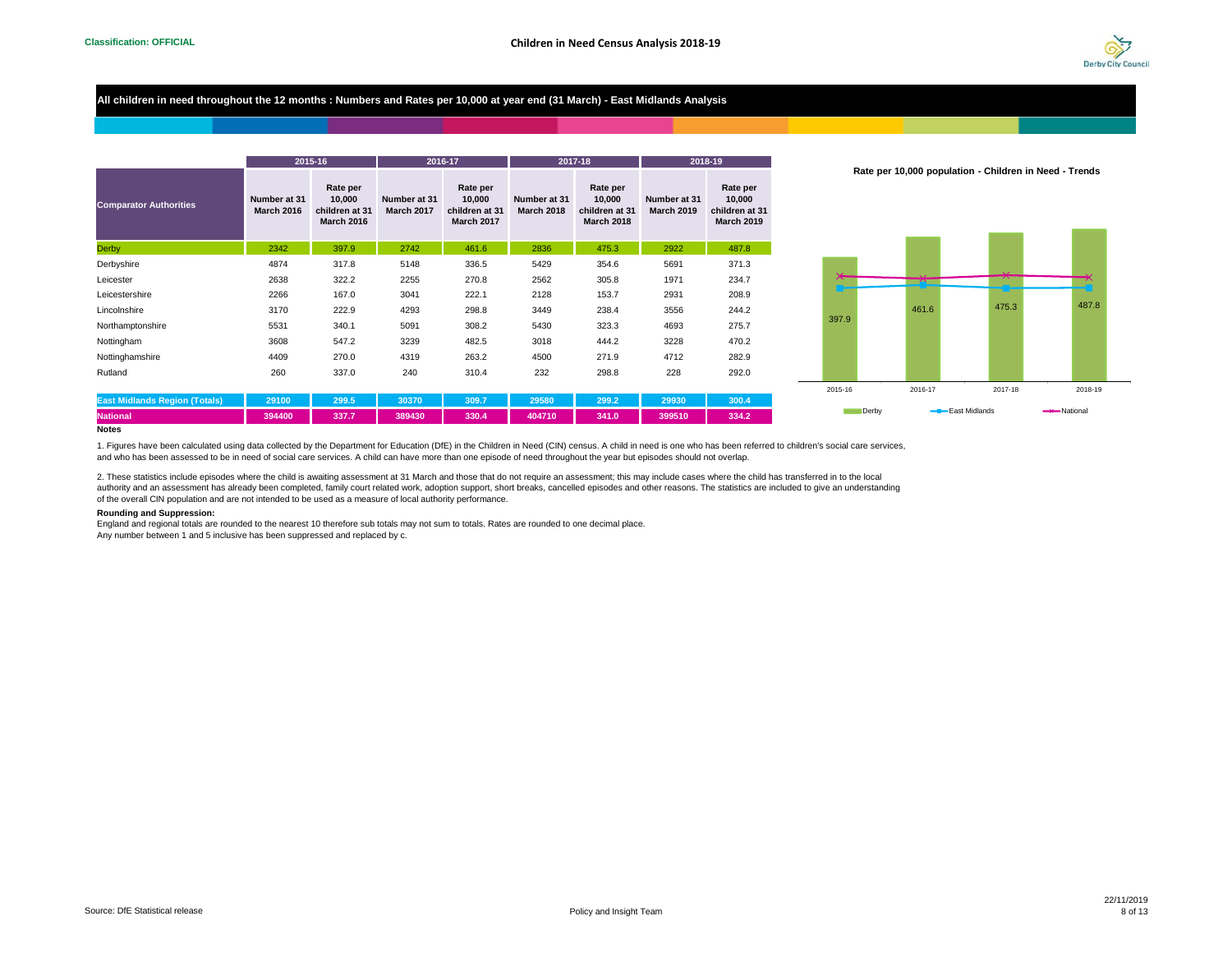

## **Children in need at 31 March 2019 by disability - Comparator Authority Analysis**

|                                       |                                                             |                                       | Percentage<br>Number of<br>having a<br>disability<br>recorded |                                 |                  |                   |                          |                         |              | Percentages of children in need at 31 March 2019 by disability |          |                 |                  |        |                            |
|---------------------------------------|-------------------------------------------------------------|---------------------------------------|---------------------------------------------------------------|---------------------------------|------------------|-------------------|--------------------------|-------------------------|--------------|----------------------------------------------------------------|----------|-----------------|------------------|--------|----------------------------|
| <b>Comparator Authorities</b>         | Number of<br>children in<br>need at 31<br><b>March 2019</b> | whom have a<br>disability<br>recorded |                                                               | Autism/<br>Asperger<br>Syndrome | <b>Behaviour</b> | Communic<br>ation | <b>Conscious</b><br>ness | Hand<br><b>Function</b> | Hearing      | Incontinence                                                   | Learning | <b>Mobility</b> | Personal<br>Care | Vision | Other<br><b>Disability</b> |
| <b>Bolton</b>                         | 2358                                                        | 117                                   | 5.0%                                                          | 20.5%                           | 28.2%            | 25.6%             | 5.1%                     | $\mathbf c$             | $\mathbf{c}$ | 10.3%                                                          | 49.6%    | 16.2%           | 15.4%            | c      | 8.5%                       |
| Coventry                              | 3284                                                        | 333                                   | 10.1%                                                         | 48.3%                           | 23.7%            | 15.3%             | 4.2%                     | 4.5%                    | 5.4%         | 6.9%                                                           | 41.7%    | 17.7%           | 8.4%             | 11.1%  | 11.1%                      |
| <b>Derby</b>                          | 2922                                                        | 335                                   | 11.5%                                                         | 38.2%                           | 34.6%            | 27.5%             | 3.3%                     | 6.0%                    | 8.1%         | 15.2%                                                          | 54.3%    | 25.1%           | 19.7%            | 10.1%  | 26.0%                      |
| Dudley                                | 2699                                                        | 304                                   | 11.3%                                                         | 29.9%                           | 49.3%            | 60.9%             | 3.0%                     | 5.6%                    | 23.4%        | 10.9%                                                          | 68.8%    | C               | 9.9%             | 29.9%  | 76.3%                      |
| Kirklees                              | 2455                                                        | 198                                   | 8.1%                                                          | 25.3%                           | 28.8%            | 30.8%             | c                        | c                       | 5.6%         | 16.7%                                                          | 60.1%    | 25.3%           | 12.6%            | 7.6%   | 23.2%                      |
| Leeds                                 | 5472                                                        | 336                                   | 6.1%                                                          | 28.3%                           | 10.1%            | 17.0%             | 8.0%                     | 3.6%                    | 6.3%         | 11.0%                                                          | 43.8%    | 20.2%           | 10.4%            | 7.7%   | 21.4%                      |
| Medway                                | 2417                                                        | 327                                   | 13.5%                                                         | 47.7%                           | 23.5%            | 9.5%              | 5.8%                     | $\mathbf c$             | 3.4%         | 1.8%                                                           | 44.0%    | 12.8%           | c                | 5.5%   | 20.5%                      |
| Peterborough                          | 1856                                                        | 232                                   | 12.5%                                                         | 31.0%                           | 16.4%            | 11.6%             | 4.3%                     | 0.0%                    | 4.7%         | 2.6%                                                           | 44.4%    | 12.1%           | 3.4%             | 3.4%   | 12.5%                      |
| Sheffield                             | 3727                                                        | 489                                   | 13.1%                                                         | 38.0%                           | 40.5%            | 35.6%             | 4.7%                     | 7.2%                    | 11.2%        | 19.6%                                                          | 56.4%    | 21.7%           | 22.7%            | 11.2%  | 12.5%                      |
| Telford and Wrekin                    | 1597                                                        | 253                                   | 15.8%                                                         | 34.4%                           | 14.6%            | 18.2%             | 2.4%                     | $\mathbf{c}$            | 15.4%        | $\mathbf{C}$                                                   | 49.4%    | 20.2%           | 3.6%             | 14.2%  | 9.9%                       |
| Walsall                               | 3004                                                        | 218                                   | 7.3%                                                          | 41.3%                           | 28.9%            | 26.6%             | 0.0%                     | 2.8%                    | c            | 15.1%                                                          | 41.7%    | 19.3%           | 18.3%            | 6.9%   | 26.1%                      |
| <b>Comparator Authorities Average</b> | 2890                                                        | 286                                   | 10.4%                                                         | 34.8%                           | 27.1%            | 25.3%             | 4.1%                     | 4.2%                    | 9.3%         | 11.0%                                                          | 50.4%    | 19.1%           | 12.4%            | 10.8%  | 22.5%                      |

#### **Notes**

1. The Disability Discrimination Act defines a disabled person as a person with a "physical or mental impairment which has a substantial and long term adverse effect on his ability to carry out normal day to day activities lasted or be likely to last at least 12 months in order to be classed as a disability.

East Midlands Region (Totals) 29930 3080 10.3% 37.1% 22.5% 9.7% 6.6% 1.7% 4.8% 3.5% 30.6% 17.6% 4.3% 6.2% 28.4% **National 399510 49630 12.4% 34.5% 20.8% 19.0% 4.7% 3.0% 4.8% 6.6% 43.2% 17.4% 8.6% 7.5% 20.2%**

2. A child may have more than one disability recorded. Therefore, the percentage of children in need at 31 March with a disability recorded broken down by disability won't always sum to 100.

3. The total figures for England and regional totals are rounded to the nearest 10. Sub totals may not add up to the England total and regional totals due to rounding.

England and regional totals are rounded to the nearest 10 therefore sub totals may not sum to totals. Percentages are rounded to one decimal place.

Any number between 1 and 5 inclusive or a percentage based on a numerator between 1 and 5 inclusive has been suppressed and replaced by c.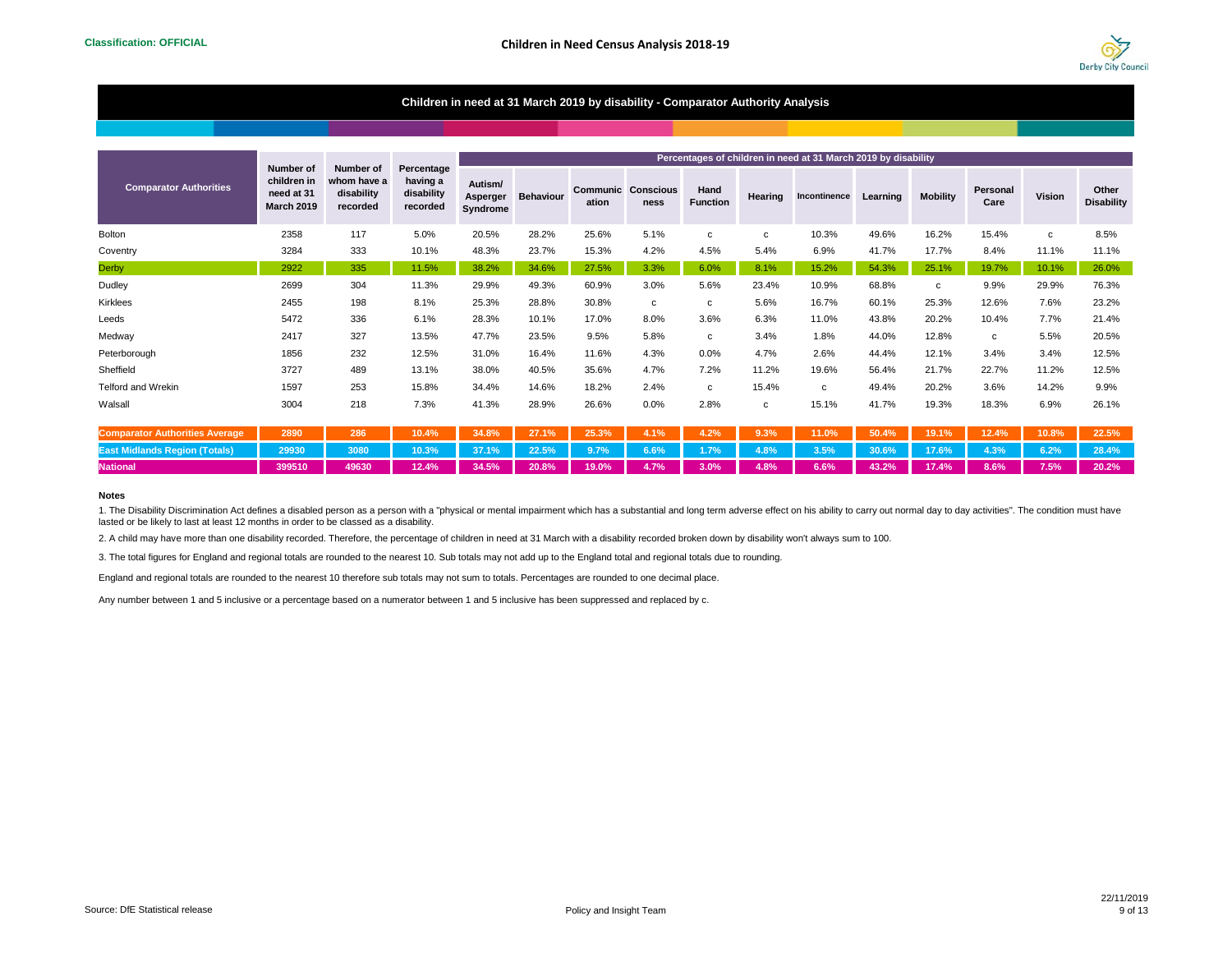

## **Children in need at 31 March 2019 by duration of open case - Comparator Authority Analysis**

|                               | <b>Number of children</b><br>in need at 31<br><b>March 2019</b> | Numbers of children in need at 31 March 2019 by duration of open case |                                                   |                                           |                                 |                     |  |                  |  |  |  |
|-------------------------------|-----------------------------------------------------------------|-----------------------------------------------------------------------|---------------------------------------------------|-------------------------------------------|---------------------------------|---------------------|--|------------------|--|--|--|
| <b>Comparator Authorities</b> |                                                                 | Under 3 months                                                        | 3 months but less<br>than or equal to 6<br>months | More than 6<br>months but<br>under 1 year | 1 year but<br>less than 2 years | 2 years<br>and over |  | More than 1 year |  |  |  |
| <b>Bolton</b>                 | 2358                                                            | 621                                                                   | 261                                               | 255                                       | 350                             | 871                 |  | 1221             |  |  |  |
| Coventry                      | 3284                                                            | 967                                                                   | 308                                               | 382                                       | 411                             | 1216                |  | 1627             |  |  |  |
| <b>Derby</b>                  | 2922                                                            | 772                                                                   | 334                                               | 541                                       | 513                             | 762                 |  | 1275             |  |  |  |
| Dudley                        | 2699                                                            | 775                                                                   | 294                                               | 329                                       | 334                             | 967                 |  | 1301             |  |  |  |
| Kirklees                      | 2455                                                            | 810                                                                   | 348                                               | 222                                       | 232                             | 843                 |  | 1075             |  |  |  |
| Leeds                         | 5472                                                            | 1881                                                                  | 562                                               | 573                                       | 646                             | 1810                |  | 2456             |  |  |  |
| Medway                        | 2417                                                            | 895                                                                   | 196                                               | 350                                       | 244                             | 732                 |  | 976              |  |  |  |
| Peterborough                  | 1856                                                            | 538                                                                   | 229                                               | 285                                       | 244                             | 560                 |  | 804              |  |  |  |
| Sheffield                     | 3727                                                            | 1075                                                                  | 531                                               | 561                                       | 534                             | 1026                |  | 1560             |  |  |  |
| <b>Telford and Wrekin</b>     | 1597                                                            | 425                                                                   | 171                                               | 247                                       | 217                             | 537                 |  | 754              |  |  |  |
| Walsall                       | 3004                                                            | 920                                                                   | 312                                               | 480                                       | 464                             | 828                 |  | 1292             |  |  |  |

| r Authorities Averade<br><b>IComparator</b> | 2890   | 880               | 322   | 384   | 381   | 923    | 1304   |
|---------------------------------------------|--------|-------------------|-------|-------|-------|--------|--------|
| (Totals)<br><b>Region</b>                   | 29930  | 9150 <sup>2</sup> | 3650  | 4740  | 1590  | 7790   | 12380  |
| <b>National</b>                             | 399510 | 111310            | 45230 | 57220 | 59860 | 125900 | 185760 |

|                               |                                                                 | Percentages of children in need at 31 March 2019 by duration of open case |                                                   |                                           |                                 |                     |  |                  |  |  |  |
|-------------------------------|-----------------------------------------------------------------|---------------------------------------------------------------------------|---------------------------------------------------|-------------------------------------------|---------------------------------|---------------------|--|------------------|--|--|--|
| <b>Comparator Authorities</b> | <b>Number of children</b><br>in need at 31<br><b>March 2019</b> | Under 3 months                                                            | 3 months but less<br>than or equal to 6<br>months | More than 6<br>months but<br>under 1 year | 1 year but<br>less than 2 years | 2 years<br>and over |  | More than 1 year |  |  |  |
| <b>Bolton</b>                 | 2358                                                            | 26.3%                                                                     | 11.1%                                             | 10.8%                                     | 14.8%                           | 36.9%               |  | 51.8%            |  |  |  |
| Coventry                      | 3284                                                            | 29.4%                                                                     | 9.4%                                              | 11.6%                                     | 12.5%                           | 37.0%               |  | 49.5%            |  |  |  |
| <b>Derby</b>                  | 2922                                                            | 26.4%                                                                     | 11.4%                                             | 18.5%                                     | 17.6%                           | 26.1%               |  | 43.6%            |  |  |  |
| Dudley                        | 2699                                                            | 28.7%                                                                     | 10.9%                                             | 12.2%                                     | 12.4%                           | 35.8%               |  | 48.2%            |  |  |  |
| Kirklees                      | 2455                                                            | 33.0%                                                                     | 14.2%                                             | 9.0%                                      | 9.5%                            | 34.3%               |  | 43.8%            |  |  |  |
| Leeds                         | 5472                                                            | 34.4%                                                                     | 10.3%                                             | 10.5%                                     | 11.8%                           | 33.1%               |  | 44.9%            |  |  |  |
| Medway                        | 2417                                                            | 37.0%                                                                     | 8.1%                                              | 14.5%                                     | 10.1%                           | 30.3%               |  | 40.4%            |  |  |  |
| Peterborough                  | 1856                                                            | 29.0%                                                                     | 12.3%                                             | 15.4%                                     | 13.1%                           | 30.2%               |  | 43.3%            |  |  |  |
| Sheffield                     | 3727                                                            | 28.8%                                                                     | 14.2%                                             | 15.1%                                     | 14.3%                           | 27.5%               |  | 41.9%            |  |  |  |
| <b>Telford and Wrekin</b>     | 1597                                                            | 26.6%                                                                     | 10.7%                                             | 15.5%                                     | 13.6%                           | 33.6%               |  | 47.2%            |  |  |  |
| Walsall                       | 3004                                                            | 30.6%                                                                     | 10.4%                                             | 16.0%                                     | 15.4%                           | 27.6%               |  | 43.0%            |  |  |  |

| <b>Comparator Authorities Average</b> | 2890   | 30.4% | 11.2% | 13.3% | 13.2% | 31.9% | 45.1% |
|---------------------------------------|--------|-------|-------|-------|-------|-------|-------|
| <b>East Midlands Region (Totals)</b>  | 29930  | 30.6% | 12.2% | 15.8% | 15.3% | 26.0% | 41.4% |
| <b>National</b>                       | 399510 | 27.9% | 11.3% | 14.3% | 15.0% | 31.5% | 46.5% |

#### **Notes**

1. The calculation for duration is based on the difference between 31 March 2019 and the referral date.

2. Open cases refer to children whose cases are open at 31 March 2019 (i.e. the child is still in need at 31 March).

3. The total figures for England and regional totals are rounded to the nearest 10. Sub totals may not add up to the England total and regional totals due to rounding.

4. c = Any number between 1 and 5 inclusive. These have been suppressed and replaced by c. Secondary suppression has been carried out where necessary to preserve confidentiality.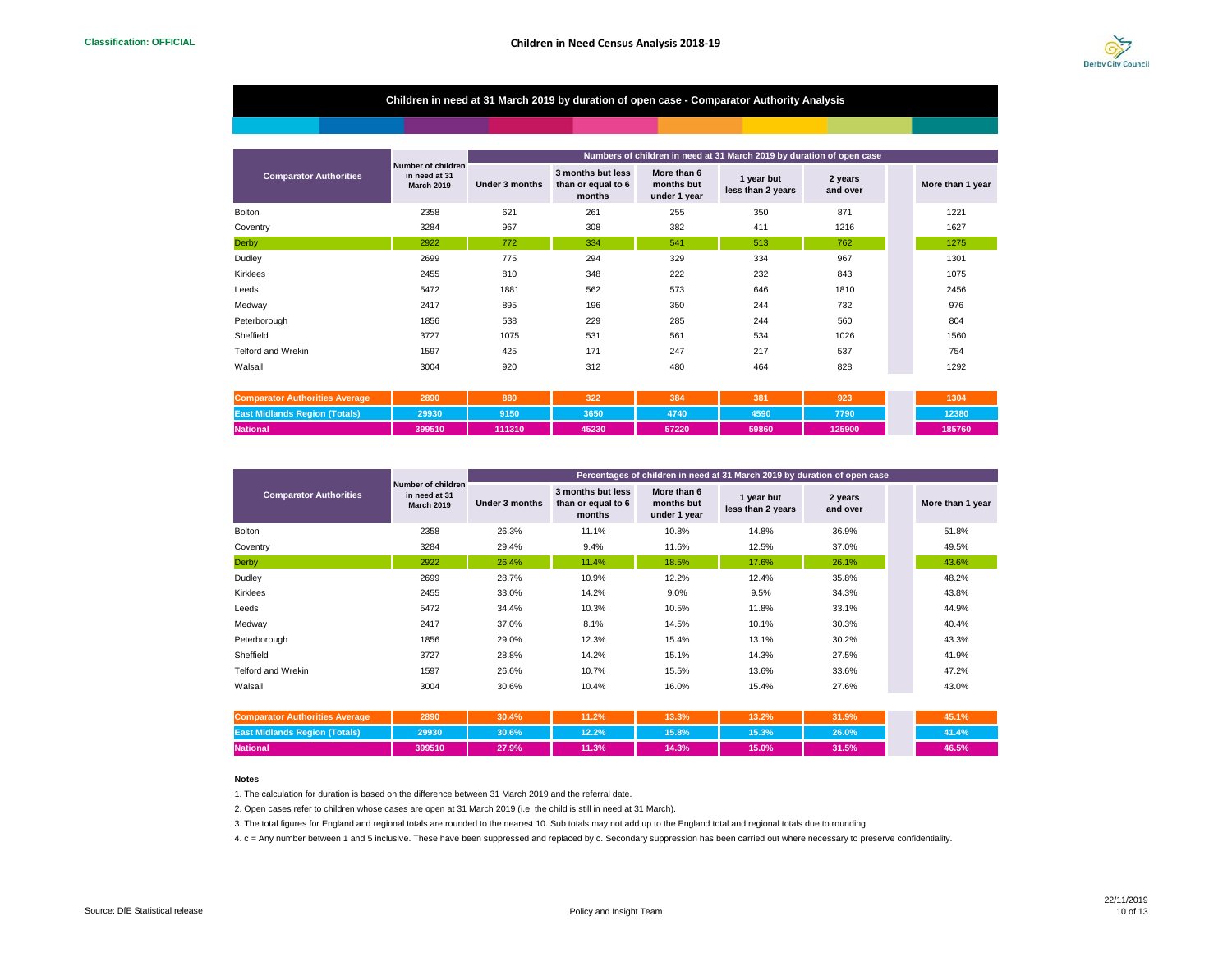

## **Children in need at 31 March 2019 by primary need at assessment - Comparator Authority Analysis**

|                                       |                                                   |                          |                                                             |                                           |                                |                            |                                            | Numbers of children in need at 31 March 2019 by primary need at assessment |                          |                                              |                 |
|---------------------------------------|---------------------------------------------------|--------------------------|-------------------------------------------------------------|-------------------------------------------|--------------------------------|----------------------------|--------------------------------------------|----------------------------------------------------------------------------|--------------------------|----------------------------------------------|-----------------|
| <b>Comparator Authorities</b>         | Number of children<br>in need at 31 March<br>2019 | N1 - Abuse or<br>neglect | N <sub>2</sub> - Child's<br>disability or<br><b>illness</b> | N3 - Parent's<br>disability or<br>illness | N4 - Family in<br>acute stress | N5 - Family<br>dysfunction | N6 - Socially<br>unacceptable<br>behaviour | N7 - Low income                                                            | N8 - Absent<br>parenting | N9 - Cases other<br>than children In<br>need | NO - Not stated |
| Bolton                                | 2358                                              | 1802                     | 133                                                         | 25                                        | 125                            | 189                        | $\mathbf{C}$                               | $\mathbf{C}$                                                               | 58                       | $\mathbf 0$                                  |                 |
| Coventry                              | 3284                                              | 2792                     | 189                                                         | 20                                        | 66                             | 115                        | $\mathbf{C}$                               | c                                                                          | 34                       | 45                                           |                 |
| <b>Derby</b>                          | 2922                                              | 2155                     | 224                                                         | 215                                       | 120                            | 69                         | 35                                         | 16                                                                         | 78                       | 10                                           | $\Omega$        |
| Dudley                                | 2699                                              | 1718                     | 237                                                         | c                                         | 206                            | 404                        | 47                                         | c                                                                          | 28                       | 31                                           |                 |
| Kirklees                              | 2455                                              | 1583                     | 139                                                         | c                                         | 265                            | 243                        | 32                                         | 0                                                                          | 48                       | c                                            | 125             |
| Leeds                                 | 5472                                              | 2964                     | 155                                                         | 115                                       | 144                            | 231                        | 134                                        | 25                                                                         | 164                      | $^{\circ}$                                   | 1540            |
| Medway                                | 2417                                              | 1604                     | 224                                                         | 87                                        | 153                            | 277                        | 39                                         | c                                                                          | 30                       | c                                            |                 |
| Peterborough                          | 1856                                              | 1344                     | 140                                                         | 16                                        | 67                             | 169                        | 40                                         | c                                                                          | 60                       | 16                                           |                 |
| Sheffield                             | 3727                                              | 2344                     | 242                                                         | 36                                        | 354                            | 541                        | 66                                         | 31                                                                         | 86                       | 21                                           |                 |
| Telford and Wrekin                    | 1597                                              | 1232                     | 206                                                         | c                                         | 46                             | 54                         | 24                                         | c                                                                          | 19                       | $\mathbf 0$                                  |                 |
| Walsall                               | 3004                                              | 1670                     | 180                                                         | 82                                        | 226                            | 612                        | 119                                        | с                                                                          | 57                       | 36                                           |                 |
| <b>Comparator Authorities Average</b> | 2890                                              | 1928                     | 188                                                         | 75                                        | 161                            | 264                        | 60                                         | 18                                                                         | 60                       | 18                                           | 186             |

| <b>Authorities Average</b> | 2890   | 1928   | 188 <sup>1</sup>  |      | 161   | ---<br>264 |      |      |       |      | 186   |
|----------------------------|--------|--------|-------------------|------|-------|------------|------|------|-------|------|-------|
| <b>IEast</b> M             |        | 15980  | 1820 <sup>1</sup> | 1090 | 2440  | 3590       | 450  | 150  |       | 1080 | 2480  |
| <b>National</b>            | 399510 | 216290 | 33590             | 9880 | 33750 | 58820      | 8230 | 1490 | 15110 | 3720 | 17030 |

|                               |                                                   |                          |                                                      |                                           |                                |                            |                                            | Percentage of children in need at 31 March 2019 by primary need at assessment |                          |                                                              |       |
|-------------------------------|---------------------------------------------------|--------------------------|------------------------------------------------------|-------------------------------------------|--------------------------------|----------------------------|--------------------------------------------|-------------------------------------------------------------------------------|--------------------------|--------------------------------------------------------------|-------|
| <b>Comparator Authorities</b> | Number of children<br>in need at 31 March<br>2019 | N1 - Abuse or<br>neglect | N <sub>2</sub> - Child's<br>disability or<br>illness | N3 - Parent's<br>disability or<br>illness | N4 - Family in<br>acute stress | N5 - Family<br>dysfunction | N6 - Socially<br>unacceptable<br>behaviour | N7 - Low income                                                               | N8 - Absent<br>parenting | N9 - Cases other<br>than children in N0 - Not stated<br>need |       |
| Bolton                        | 2358                                              | 76.4%                    | 5.6%                                                 | 1.1%                                      | 5.3%                           | 8.0%                       | c                                          | c                                                                             | 2.5%                     | 0.0%                                                         | 0.0%  |
| Coventry                      | 3284                                              | 85.0%                    | 5.8%                                                 | 0.6%                                      | 2.0%                           | 3.5%                       | c                                          | c                                                                             | 1.0%                     | 1.4%                                                         | 0.0%  |
| Derby                         | 2922                                              | 73.8%                    | 7.7%                                                 | 7.4%                                      | 4.1%                           | 2.4%                       | 1.2%                                       | 0.5%                                                                          | 2.7%                     | 0.3%                                                         | 0.0%  |
| Dudley                        | 2699                                              | 63.7%                    | 8.8%                                                 | C                                         | 7.6%                           | 15.0%                      | 1.7%                                       | c                                                                             | 1.0%                     | 1.1%                                                         | 0.0%  |
| Kirklees                      | 2455                                              | 64.5%                    | 5.7%                                                 | $\mathbf{C}$                              | 10.8%                          | 9.9%                       | 1.3%                                       | 0.0%                                                                          | 2.0%                     | c                                                            | 5.1%  |
| Leeds                         | 5472                                              | 54.2%                    | 2.8%                                                 | 2.1%                                      | 2.6%                           | 4.2%                       | 2.4%                                       | 0.5%                                                                          | 3.0%                     | 0.0%                                                         | 28.1% |
| Medway                        | 2417                                              | 66.4%                    | 9.3%                                                 | 3.6%                                      | 6.3%                           | 11.5%                      | 1.6%                                       | c                                                                             | 1.2%                     | c                                                            | 0.0%  |
| Peterborough                  | 1856                                              | 72.4%                    | 7.5%                                                 | 0.9%                                      | 3.6%                           | 9.1%                       | 2.2%                                       | c                                                                             | 3.2%                     | 0.9%                                                         | C     |
| Sheffield                     | 3727                                              | 62.9%                    | 6.5%                                                 | 1.0%                                      | 9.5%                           | 14.5%                      | 1.8%                                       | 0.8%                                                                          | 2.3%                     | 0.6%                                                         | 0.2%  |
| Telford and Wrekin            | 1597                                              | 77.1%                    | 12.9%                                                | $\mathbf{C}$                              | 2.9%                           | 3.4%                       | 1.5%                                       | c                                                                             | 1.2%                     | $0.0\%$                                                      | 0.0%  |
| Walsall                       | 3004                                              | 55.6%                    | 6.0%                                                 | 2.7%                                      | 7.5%                           | 20.4%                      | 4.0%                                       | c                                                                             | 1.9%                     | 1.2%                                                         | c     |

| <b>Comparator Authorities Average</b> | 2890   | 66.7% | 6.5% | 2.6%    | 5.6%    | 9.1% | $2.1\%$           | $0.6\%$ | 2.1%    | 0.6% | 6.4% |
|---------------------------------------|--------|-------|------|---------|---------|------|-------------------|---------|---------|------|------|
|                                       |        |       |      |         |         |      |                   |         |         |      |      |
| <b>National</b>                       | 399510 | 54.1% | 8.4% | $2.5\%$ | $8.4\%$ |      | <b>14.7%</b> 2.1% | $0.4\%$ | $3.8\%$ | 0.9% | 4.3% |

#### **Notes**

1. When a child is referred to children's social care with a request for services to be provided the main reason why the child started to receive services is recorded as their primary need.

2. Includes a small number of children with unknown primary need which are not shown in the separate breakdowns.

3. The total figures for England and regional totals are rounded to the nearest 10. Sub totals may not add up to the England total and regional totals due to rounding.

4. c = Any number between 1 and 5 inclusive. These have been suppressed and replaced by c. Secondary suppression has been carried out where necessary to preserve confidentiality.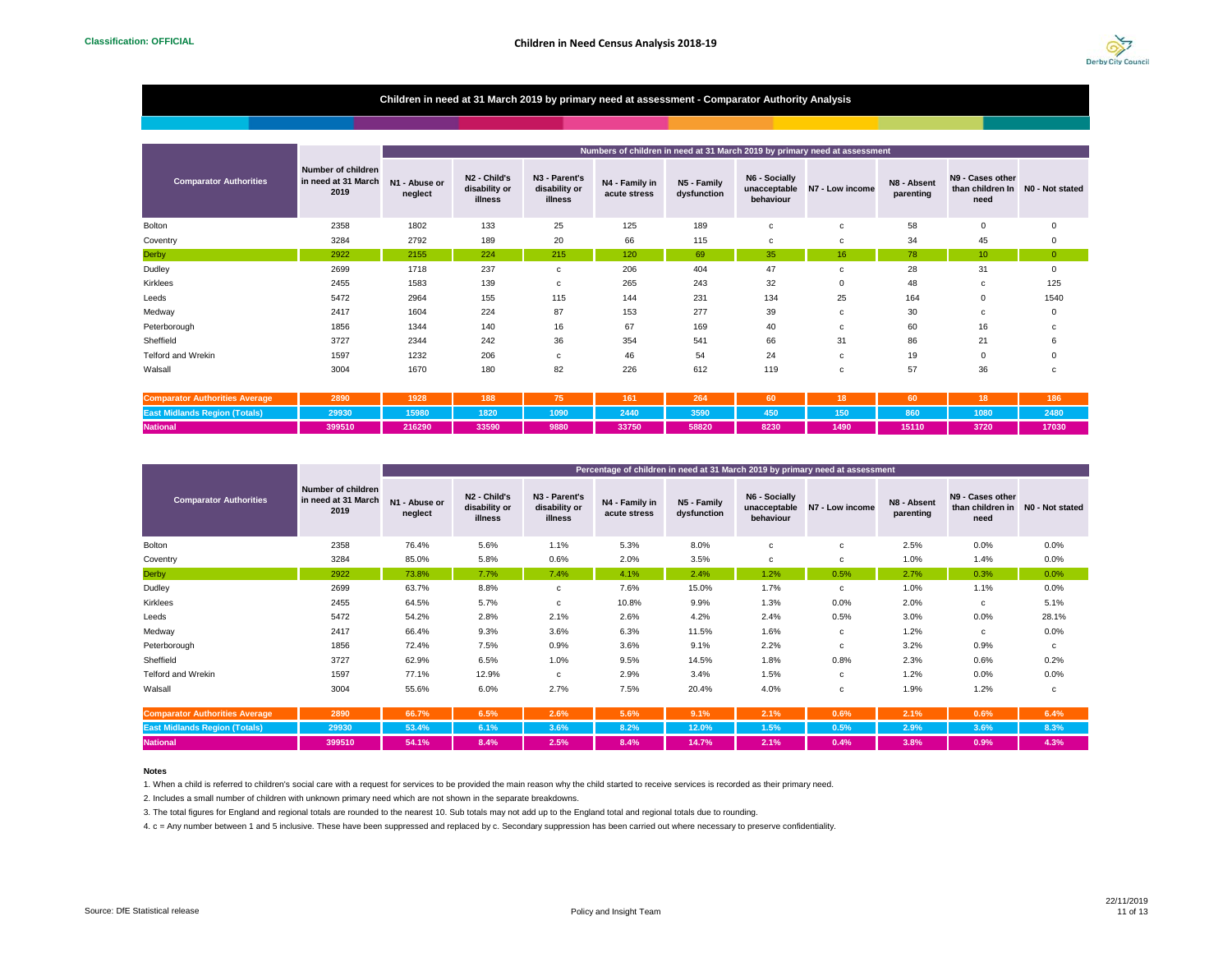

## **Children's episodes ceasing to be in need in the year ending 31 March 2019, by duration of episode of need - Comparator Authority Analysis**

|                               |                                                                                              |                |                                                      |                                           | Numbers of episodes ceasing to be in need by duration of episode of need |                     |                  |
|-------------------------------|----------------------------------------------------------------------------------------------|----------------|------------------------------------------------------|-------------------------------------------|--------------------------------------------------------------------------|---------------------|------------------|
| <b>Comparator Authorities</b> | Number of<br>episodes ceasing to<br>be in need in the<br>year ending 31<br><b>March 2019</b> | Under 3 months | 3 months but<br>less than or<br>equal to 6<br>months | More than 6<br>months but<br>under 1 year | 1 year but<br>less than 2 years                                          | 2 years<br>and over | More than 1 year |
| <b>Bolton</b>                 | 2024                                                                                         | 1158           | 453                                                  | 167                                       | 107                                                                      | 139                 | 246              |
| Coventry                      | 3644                                                                                         | 2046           | 431                                                  | 445                                       | 465                                                                      | 257                 | 722              |
| <b>Derby</b>                  | 1717                                                                                         | 362            | 243                                                  | 438                                       | 514                                                                      | 160                 | 674              |
| Dudley                        | 3658                                                                                         | 2347           | 534                                                  | 300                                       | 309                                                                      | 168                 | 477              |
| Kirklees                      | 2635                                                                                         | 1230           | 312                                                  | 333                                       | 352                                                                      | 408                 | 760              |
| Leeds                         | 3582                                                                                         | 893            | 701                                                  | 901                                       | 596                                                                      | 491                 | 1087             |
| Medway                        | 1695                                                                                         | 584            | 338                                                  | 303                                       | 273                                                                      | 197                 | 470              |
| Peterborough                  | 1583                                                                                         | 767            | 258                                                  | 198                                       | 221                                                                      | 139                 | 360              |
| Sheffield                     | 3419                                                                                         | 1156           | 856                                                  | 662                                       | 441                                                                      | 304                 | 745              |
| <b>Telford and Wrekin</b>     | 1210                                                                                         | 597            | 135                                                  | 167                                       | 155                                                                      | 156                 | 311              |
| Walsall                       | 2223                                                                                         | 880            | 232                                                  | 542                                       | 344                                                                      | 225                 | 569              |
|                               |                                                                                              |                |                                                      |                                           |                                                                          |                     |                  |

| <b>Comparator Authorities Average</b>      | 2490   | 1093   | 408   | 405   | 343   | 240  | 584   |
|--------------------------------------------|--------|--------|-------|-------|-------|------|-------|
| <b>ion (Totals)</b><br>™¤tellands Region.∟ | 26030  | 10220  | 4680  | 1850  | 3960  | 2320 | 6280  |
| National <sup>'</sup>                      | 362830 | 167310 | 58880 | 58360 | 45780 |      | 45780 |

|                                       |                                                                                              |                |                                                      |                                           | Percentages of episodes ceasing to be in need by duration of episode of need |                     |                  |
|---------------------------------------|----------------------------------------------------------------------------------------------|----------------|------------------------------------------------------|-------------------------------------------|------------------------------------------------------------------------------|---------------------|------------------|
| <b>Comparator Authorities</b>         | Number of<br>episodes ceasing to<br>be in need in the<br>year ending 31<br><b>March 2019</b> | Under 3 months | 3 months but<br>less than or<br>equal to 6<br>months | More than 6<br>months but<br>under 1 year | 1 year but<br>less than 2 years                                              | 2 years<br>and over | More than 1 year |
| Bolton                                | 2024                                                                                         | 57.2%          | 22.4%                                                | 8.3%                                      | 5.3%                                                                         | 6.9%                | 12.2%            |
| Coventry                              | 3644                                                                                         | 56.1%          | 11.8%                                                | 12.2%                                     | 12.8%                                                                        | 7.1%                | 19.8%            |
| <b>Derby</b>                          | 1717                                                                                         | 21.1%          | 14.2%                                                | 25.5%                                     | 29.9%                                                                        | 9.3%                | 39.3%            |
| Dudley                                | 3658                                                                                         | 64.2%          | 14.6%                                                | 8.2%                                      | 8.4%                                                                         | 4.6%                | 13.0%            |
| Kirklees                              | 2635                                                                                         | 46.7%          | 11.8%                                                | 12.6%                                     | 13.4%                                                                        | 15.5%               | 28.8%            |
| Leeds                                 | 3582                                                                                         | 24.9%          | 19.6%                                                | 25.2%                                     | 16.6%                                                                        | 13.7%               | 30.3%            |
| Medway                                | 1695                                                                                         | 34.5%          | 19.9%                                                | 17.9%                                     | 16.1%                                                                        | 11.6%               | 27.7%            |
| Peterborough                          | 1583                                                                                         | 48.5%          | 16.3%                                                | 12.5%                                     | 14.0%                                                                        | 8.8%                | 22.7%            |
| Sheffield                             | 3419                                                                                         | 33.8%          | 25.0%                                                | 19.4%                                     | 12.9%                                                                        | 8.9%                | 21.8%            |
| <b>Telford and Wrekin</b>             | 1210                                                                                         | 49.3%          | 11.2%                                                | 13.8%                                     | 12.8%                                                                        | 12.9%               | 25.7%            |
| Walsall                               | 2223                                                                                         | 39.6%          | 10.4%                                                | 24.4%                                     | 15.5%                                                                        | 10.1%               | 25.6%            |
| <b>Comparator Authorities Average</b> | 2490                                                                                         | 43.9%          | 16.4%                                                | 16.3%                                     | 13.8%                                                                        | 9.7%                | 23.4%            |
| <b>East Midlands Region (Totals)</b>  | 26030                                                                                        | 39.3%          | 18.0%                                                | 18.6%                                     | 15.2%                                                                        | 8.9%                | 24.1%            |

**National 362830 46.1% 16.2% 16.1% 12.6% 0.0% 12.6%**

#### **Notes**

1. Duration of episode of need calculated using the difference between the referral date and the CIN closure date.

2. Includes a small number of children whose CIN closure date was before their referral date which are not included in the separate breakdowns.

3. The total figures for England and regional totals are rounded to the nearest 10. Sub totals may not add up to the England total and regional totals due to rounding.

Any number between 1 and 5 inclusive, or a percentage based on these figures has been suppressed and replaced by c

12.6%